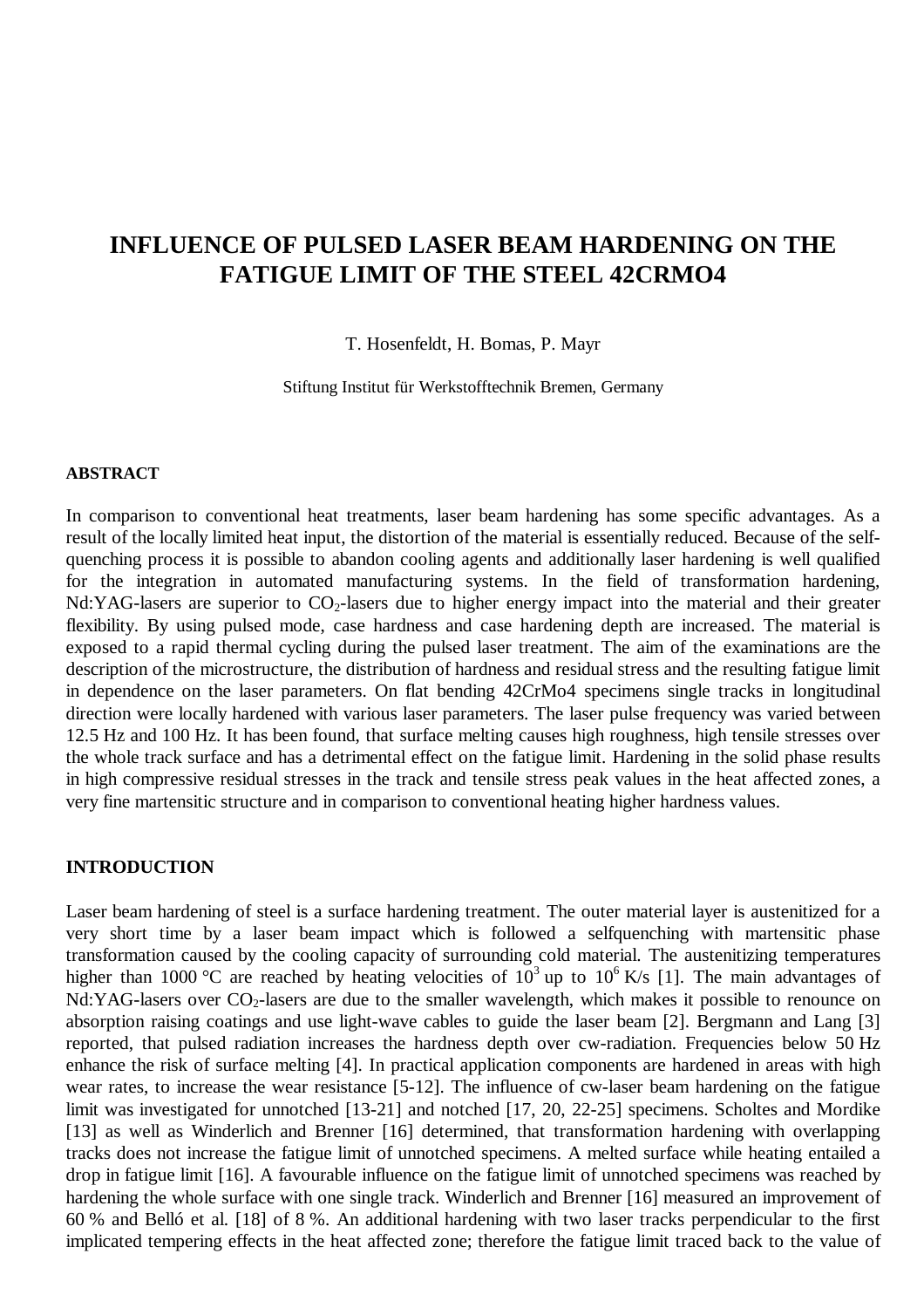the base material [18]. Cerny et al. [21] determined a drop in fatigue limit of 16 % after hardening round specimens with single tracks. An area wide hardening with spirally overlapping tracks on round specimens affects an increase of the fatigue limit between 28 and 87 % [14, 15, 17, 20]. The main reason for the increase are compressive residual stresses between –450 and –800 MPa in the laser tracks. The fatigue limit of circumferential-notched round bar specimens was improved between 22 and 115 % if the laser track covered the notch [17, 20, 22, 25].

The present investigations with continuous lasers show, that the fatigue limit decreases in the case of surface melting or if the heat affected zone is overlaid with external load. The fatigue limit can be improved by area-wide hardening and hardening of notches, if compressive residual stresses occur after hardening in the loaded area.

The influence of pulsed laser hardening with Nd:YAG lasers on the residual stress distribution is only insufficiently and on the fatigue not investigated yet and is therefore content of this article.

## **INITIAL STATE OF THE SPECIMENS**

The investigated material was the steel 42CrMo4 (EN 10083) which was delivered in two batches. For the variants hardened with power control batch LV and for the variants hardened with temperature control batch TV was used.

Mechanical properties of the batches were determined by the tensile and hardness tests (Table 1). Flat bending specimens were machined and ground in longitudinal direction(Figure 1a) and compressive residual surface stresses according to Table 1 were achieved. The surface roughness was  $R_{v5} = 2.5 \pm 0.5$  µm.

TABLE 1 MECHANICAL PROPERTIES FOR THE QUENCHED AND TEMPERED BASE MATERIALS AND SPECIMENS (MEAN VALUE AND STANDARD DEVIATION)

| batch | $R_{p0.2}$    | $R_{\rm m}$   | $A_5$      | hardness     | residual stress |              |
|-------|---------------|---------------|------------|--------------|-----------------|--------------|
|       |               |               |            |              | longitudinal    | transverse   |
|       | MPa           | <b>MPa</b>    | $\%$       | HV0.1        | MPa             | MPa          |
| LV    | $948 \pm 6$   | $1044 \pm 10$ |            | $318 \pm 10$ | $-100 \pm 16$   | $-273 \pm 7$ |
| TV    | $1107 \pm 13$ | $1260 \pm 17$ | $13 \pm 1$ | $396 \pm 6$  | $-118 \pm 19$   | $-287 \pm 8$ |

## **LASER TREATMENT**

The laser hardening of the specimens was exercised in two ways: All specimens of batch LV were hardened with control of the median power. The laser was a Nd:YAG-laser by type of Lasag KLS 322 with a maximum power output of 300 W. The pulse frequency was varied between 12.5 Hz and 100 Hz. All specimens of batch TV were hardened with control of the peak temperature. The applied laser was a Rofin Sinar CW 020 with a maximum power output of 2 kW. The process parameters are summarised in Table 2, the power controlled variants are described with L and the temperature controlled ones with T. Additionally, the used pulse frequency is indicated.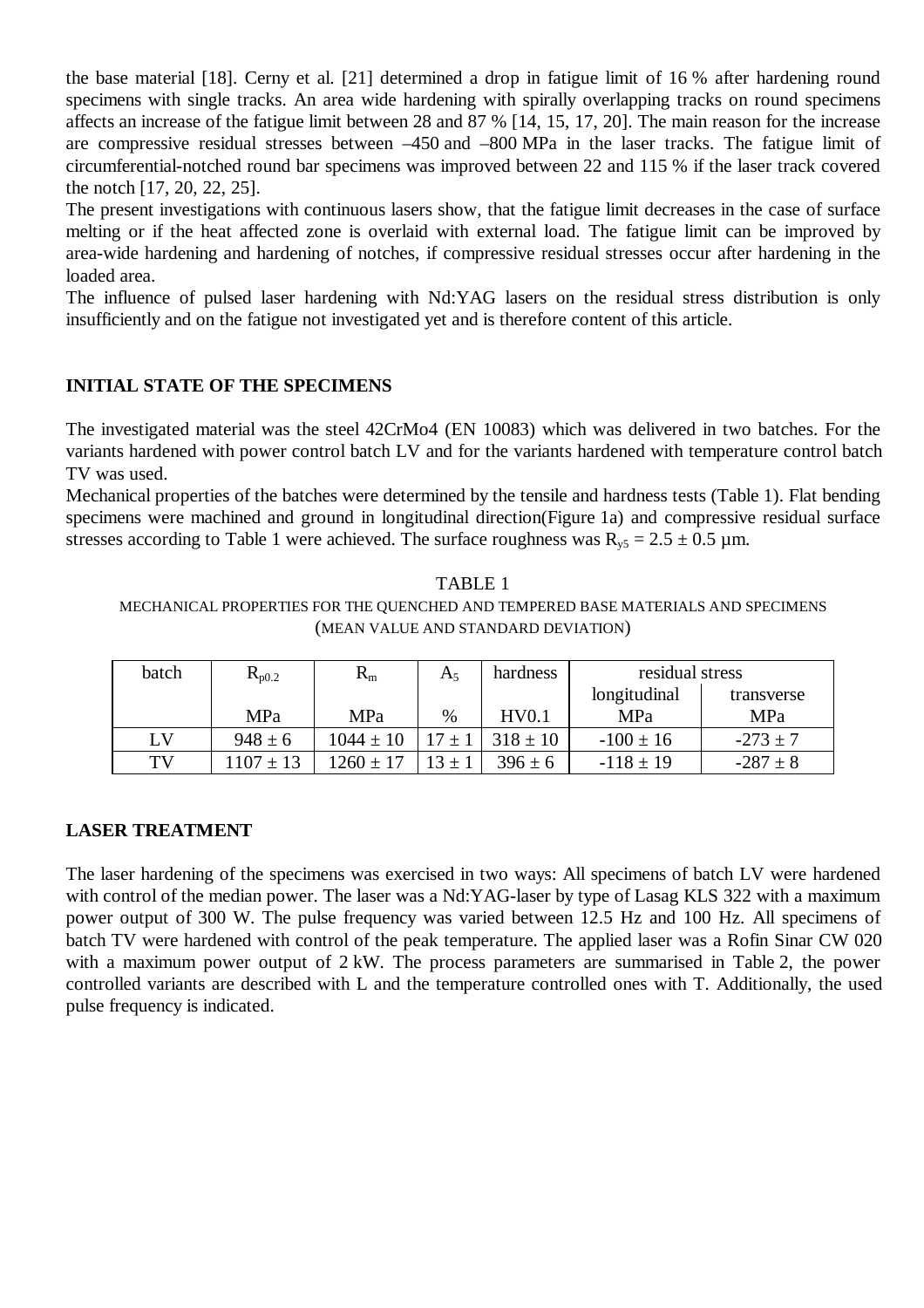

**Figure 1:** Specimen geometry: a) quenched and tempered, initial state variant, b) variant hardened with power control, c) variant hardened with temperature control

| variant          | $f_P$ [Hz] | $t_1$ [ms] | duty cycle $[\%]$ | $P_{av}$ [W] | $T_c$ [ $^{\circ}$ C] | $v_f$ [m/min] |
|------------------|------------|------------|-------------------|--------------|-----------------------|---------------|
| L12.5            | 12.5       | 4          |                   | 150          |                       | 0.2           |
| L25              | 25         | 3          | 7.5               | 200          |                       | 0.1           |
| L50              | 50         |            | 10                | 250          |                       | 0.1           |
| L100             | 100        |            | 10                | 250          |                       | 0.1           |
| T25              | 25         | 24         | 60                | 2000         | 1350                  | 0.15          |
| <b>T50</b>       | 50         | 8          | 40                | 3000         | 1350                  | 0.15          |
| T <sub>100</sub> | 100        |            | 40                | 3000         | 1350                  | 0.15          |
| T100LMW          | 100        |            | 40                |              | 1130                  | 0.15          |

TABLE 2 PROCESS PARAMETERS FOR THE PULSED LASER HARDENING

## **RESULTS AND DISCUSSION**

### *Hardness and structure*

The variants hardened with power control can be classified in two types. First, hardening with surface melting which occurred at small pulse frequencies (L12.5 and L25) and hardening without melting by the use of high frequencies (L50 and L100). The surface of the melted tracks shows a material drive out from the centre with an accumulation at the edges as well as an increase of surface roughness (Figure 2b). The unmelted specimens show a smooth surface. The plateau hardness values are between 606 HV0.1 and 790 HV0.1 (Figure 2a). The melted areas show lower hardness values. The widths of the tracks are about 3 mm and the depths range between 0.15 mm and 0.32 mm. From the hardened zone to the bulk material the hardness drops with a steep gradient. In the melted area the material shows a dendritic solidification structure (Figure 3a).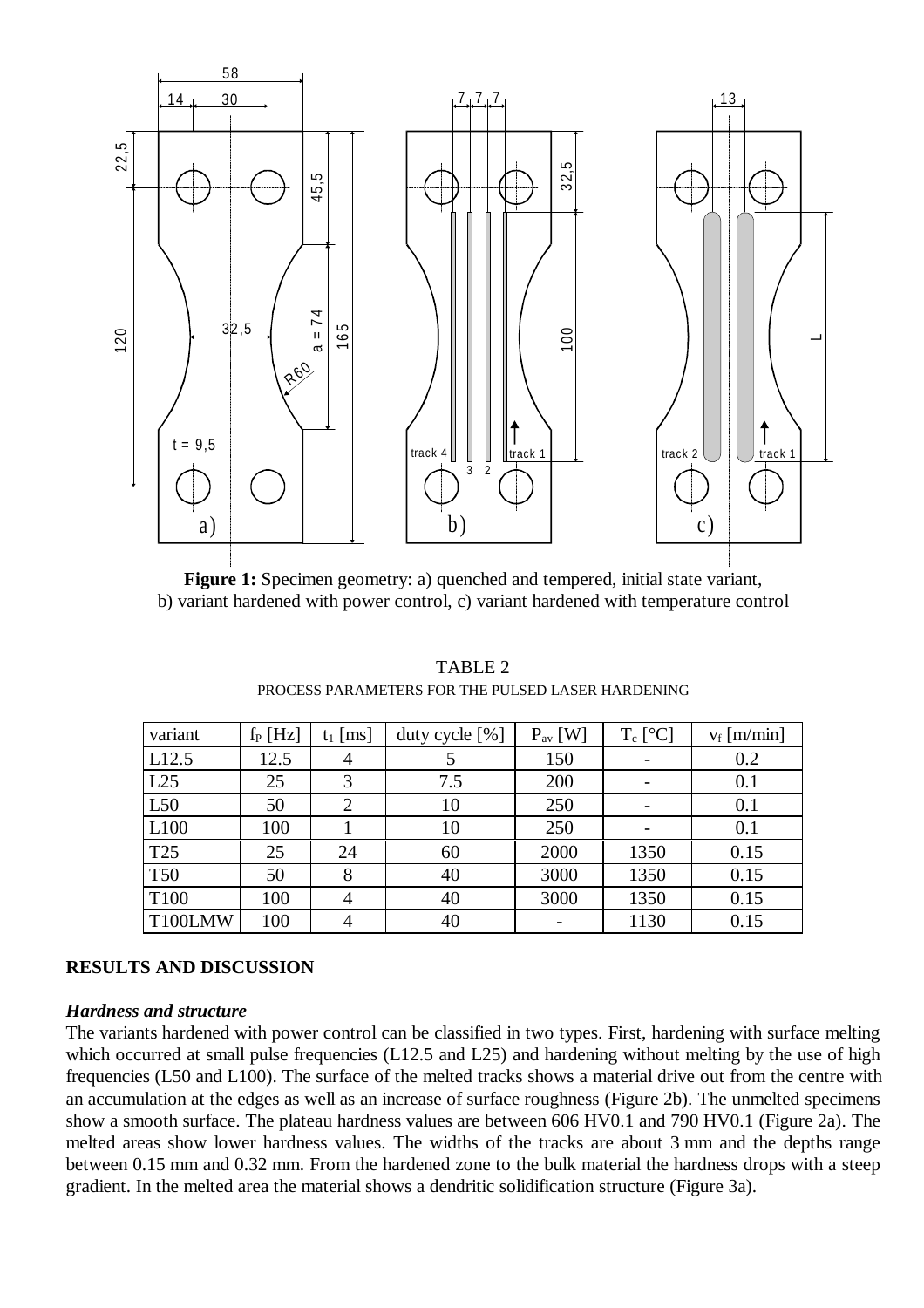

**Figure 2:** a) Hardness profiles and b)microstructures of the power controlled hardened specimens

In Figure 3b the microstructure of a melted (L25) and a solid phase transformed variant (L100) is shown.



**Figure 3:** a) Dendritic solidification structure of the melted variant L25; b) microstructure for the variants L25 and L100

Starting with a grain size of 11 from the bulk material, the grain size decreases to 13 at the transition to the hardened zone. The minimum grain (ASTM 14-15) size is reached in the part of the hardened area with the maximum distance to the surface. Due to higher austenitizing temperatures, the grain size increases with decreasing distance to the surface. The size of the austenite grains correlates with the size of the martensite plates. Hardening without melting results in a very fine martensitic structure, the melted areas show a comparatively coarse structure with bainitic parts. The maximum hardness values of the temperature controlled specimens range between 719 and 779 HV0.1 (Figures 4a and 5a). At the transition zone from the hardened material to the base-material the hardness drops rapidly. In the heat affected zone surrounding the hardened track the hardness is less than in the base material. Because of the higher laser power in comparison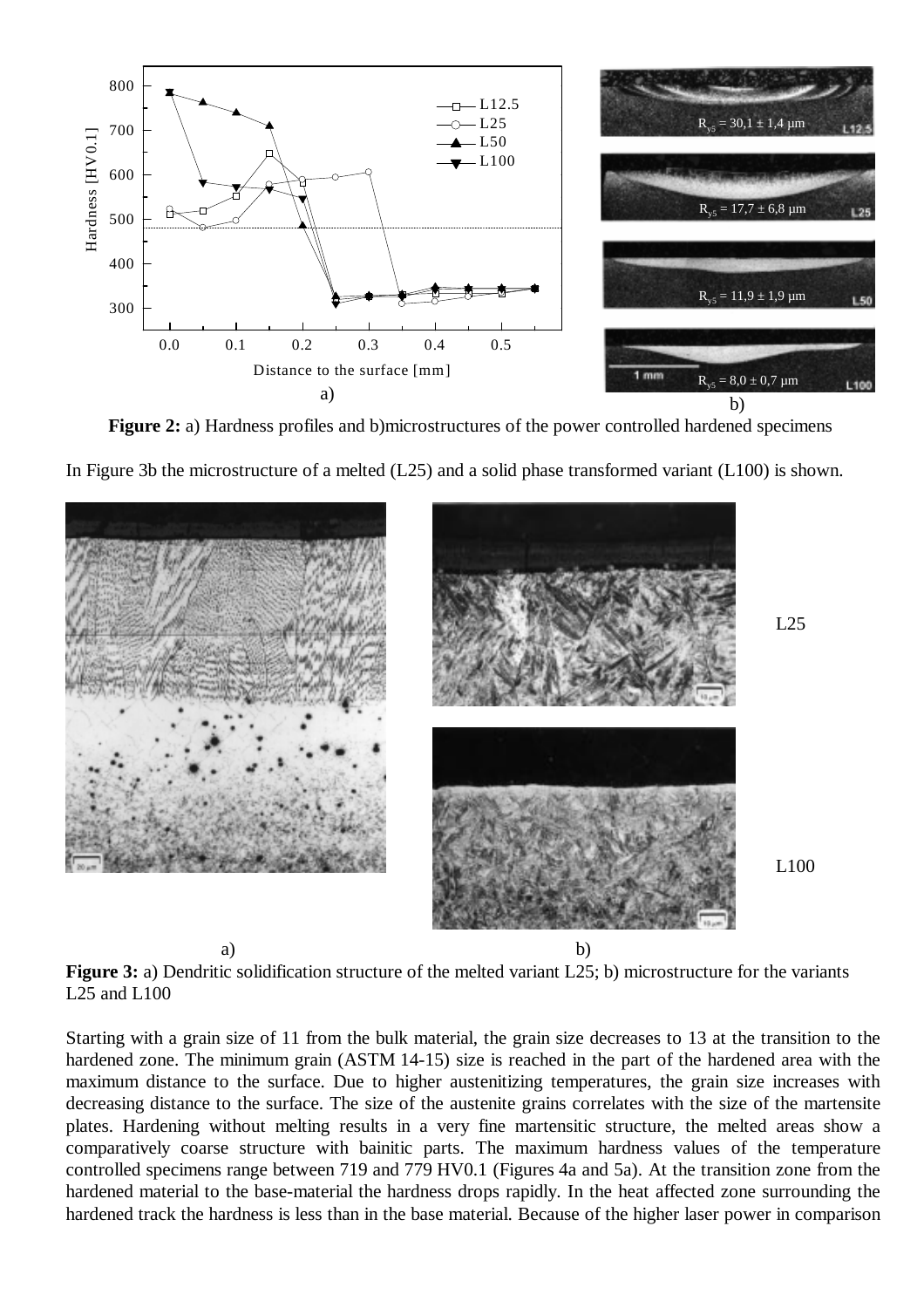with the temperature controlled experiments a larger volume was transformed. The track width ranges between 7.1 (T25) and 8.0 mm (T100LMW), the depth is about 1.4 mm.



**Figure 4:** a) Hardness profiles and b)microstructures of the temperature controlled hardened specimens

Under temperature control, it was achieved to harden with low pulse frequencies without surface melting. Figure 4b shows the smooth surface of specimen T25 with low roughness. The minimal grain size of 14 is reached in a depth of 1000 µm under the surface. At the surface a grain size of 8 was measured in the track centre. The grain size declines to the edges to 13 due to the higher austenitizing temperatures and higher cooling rates.



**Figure 5:** a) Hardness profiles at the surface across the temperature controlled hardened tracks; b) microstructure for the variant T25

#### *Residual stresses*

Residual stresses were measured with X-ray diffraction at the surface in intervals of 0.5 mm. The measurements were evaluated according to the  $\sin^2\psi$ -method [26]. At the specimen surfaces a twodimensional residual stress is existent with the main stresses in longitudinal and transverse direction. Figure 6 shows the longitudinal residual stresses measured across the track surfaces. The residual stress distribution of the specimens hardened with power control show two different types. Surface melting induces tensile residual stresses in the whole track surface (L12.5 and L25). Specimens without melting show an M-shaped residual stress distribution with tensile peak values in the heat affected zones and transformation induced compressive residual stresses across the track with peak values at the edges. The transverse residual stresses are qualitatively comparable to the longitudinal ones. The specimens hardened with temperature control show a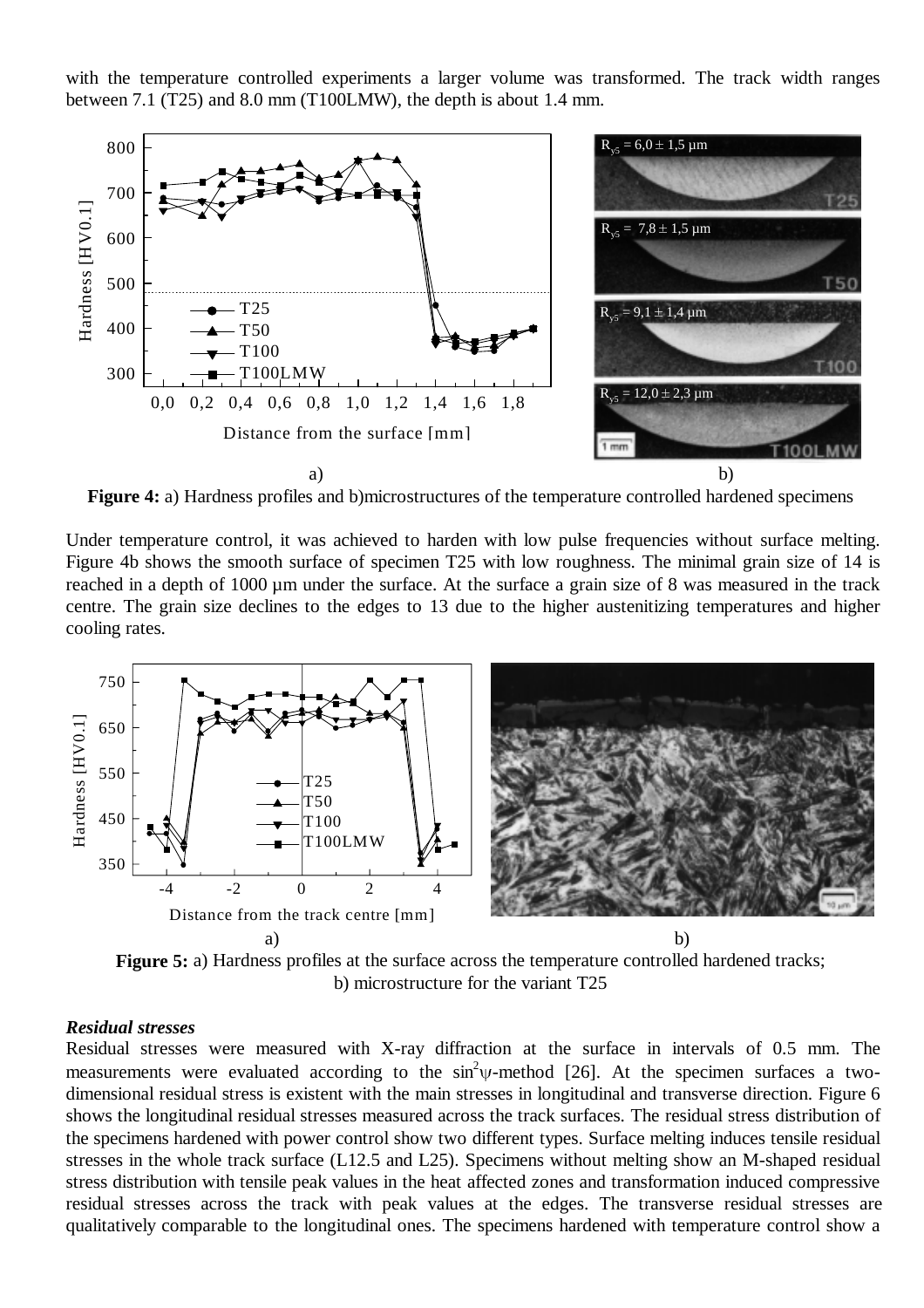W-shaped residual stress curve with tensile peak values in the heat affected zones and compressive values in the track which decrease to the centre (Figure 6b). With respect to the larger transformed volume the compressive stresses of the specimens hardened with temperature control reach higher values and a larger area respectively volume shows compressive residual stresses. The distributions of the transverse residual stresses show lower tensile stress values and higher compressive stresses. After removing of surface layers the gained residual stress depth profiles showed, that compressive stresses exist throughout the unmelted hardened zone. High tensile stresses, between 505 and 646 MPa, were measured in the heat affected zone under the track.



## **FATIGUE LIMIT**

The fatigue tests were carried out under four-point bending with a stress ratio of 0.1. Thus only the laser hardened side was loaded with tensile stress. The results are summarised in Figure 7. The fatigue limit of the base material for the power controlled hardening LV is 398 MPa and for the temperature controlled hardening 404 MPa. Hardening with a liquid phase occurrence has a detrimental effect on the fatigue limit. The variant L12.5 has a fatigue limit of 339 MPa and the variant L25 of only 232 MPa. Hardening in the solid phase influences the fatigue limit not significantly, between  $-8\%$  and  $+2\%$ .



**Figure 7:** Influence of the pulsed laser hardening on the fatigue limit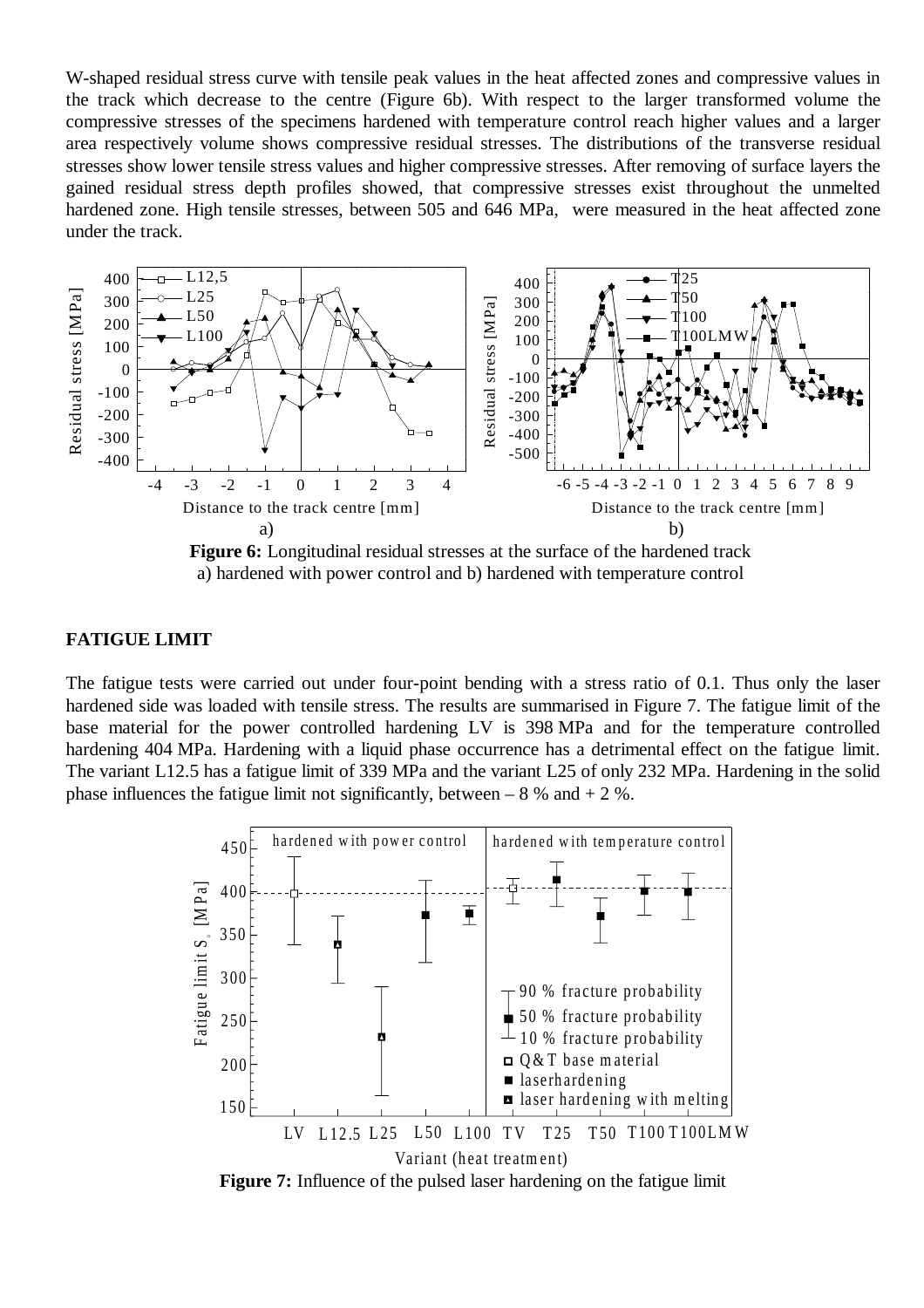Under all conditions the fatigue cracks initiate at the surface. The site of crack initiation of the tempered specimens (LV and TV) is always at the edge of the waist. In the case of surface melting the cracks initiate in the track, a location with high tensile residual stresses, high roughness and a small crack resistance as a result of the dendritic solidification structure (Figure 8a). Otherwise the cracks start in the heat affected zone neighbouring to the tracks, a location with high tensile residual stresses and low hardness (Figure 8b).



**Figure 8:** Fracture faces: a) crack initiation inside the hardened track in case of surface melting, b) crack initiation in the heat affected zone in the heat affected zone next to the track

## **SUMMARY**

The influence of pulsed laser beam hardening of tracks in load direction on the fatigue behaviour of the steel 42CrMo4 was investigated. In the first project section the laser hardening was controlled with the median power. The distance between the tracks was so large that no tempering effect of the previous track was determined. With the power controlled process surface melting was inevitable at low pulse frequencies whereby the fatigue limit decreased by 15 % till 42 %. In that case, fatigue cracks initiate on the laser hardened track surface, a location with high tensile residual stresses, high roughness and a small crack resistance as a result of the dendritic solidification structure. In the second section the laser hardening was controlled by the peak temperature. Under these conditions it was possible to harden with a low pulse frequency of 25 Hz without surface melting. In the case of hardening without the occurrence of the liquid phase, compressive residual stresses are measured inside the transformed volume and tensile stresses in the heat affected zone. The influence on the fatigue limit is between  $-8\%$  and  $+2\%$ . The fatigue cracks start always at the heat affected zone next to the track at the surface, where high tensile residual stresses and low hardness values exist. The investigations showed, that it is possible to produce locally hardened areas on flat specimens with a pulsed Nd:YAG-laser to improve the wear resistance without a decrease in fatigue strength.

#### **ACKNOWLEDGEMENTS**

This work was supported by the "Deutsche Forschungsgemeinschaft (DFG)" under contract number MA 937/40. The laser hardening was done by the "Bremer Institut für angewandte Strahltechnik (BIAS)", the variant T100LMW was hardened at the "Lehrstuhl Metallische Werkstoffe" in Bayreuth.

#### **REFERENCES**

- 1) Meyer-Kobbe, C. (1990). Doctoral thesis, Universität Hannover.
- 2) Wissenbach, K.; Vitr, G. (1995). In: *Präzisionsbearbeitung mit Festkörperlasern*, pp. 274-298, VDI-Technologiezentrum Physikalische Technologien (Eds)., VDI-Verlag, Düsseldorf.
- 3) Bergmann, H. W.; Lang, A. (1993). In: *Präzisionsbearbeitung mit Festkörperlasern*,: VDI-Technologiezentrum Physikalische Technologien (Eds). VDI-Verlag, Düsseldorf.
- 4) Messer, K.; Bergmann, H. W. (1997). *Härterei-Technische Mitteilungen* **2**, 74.